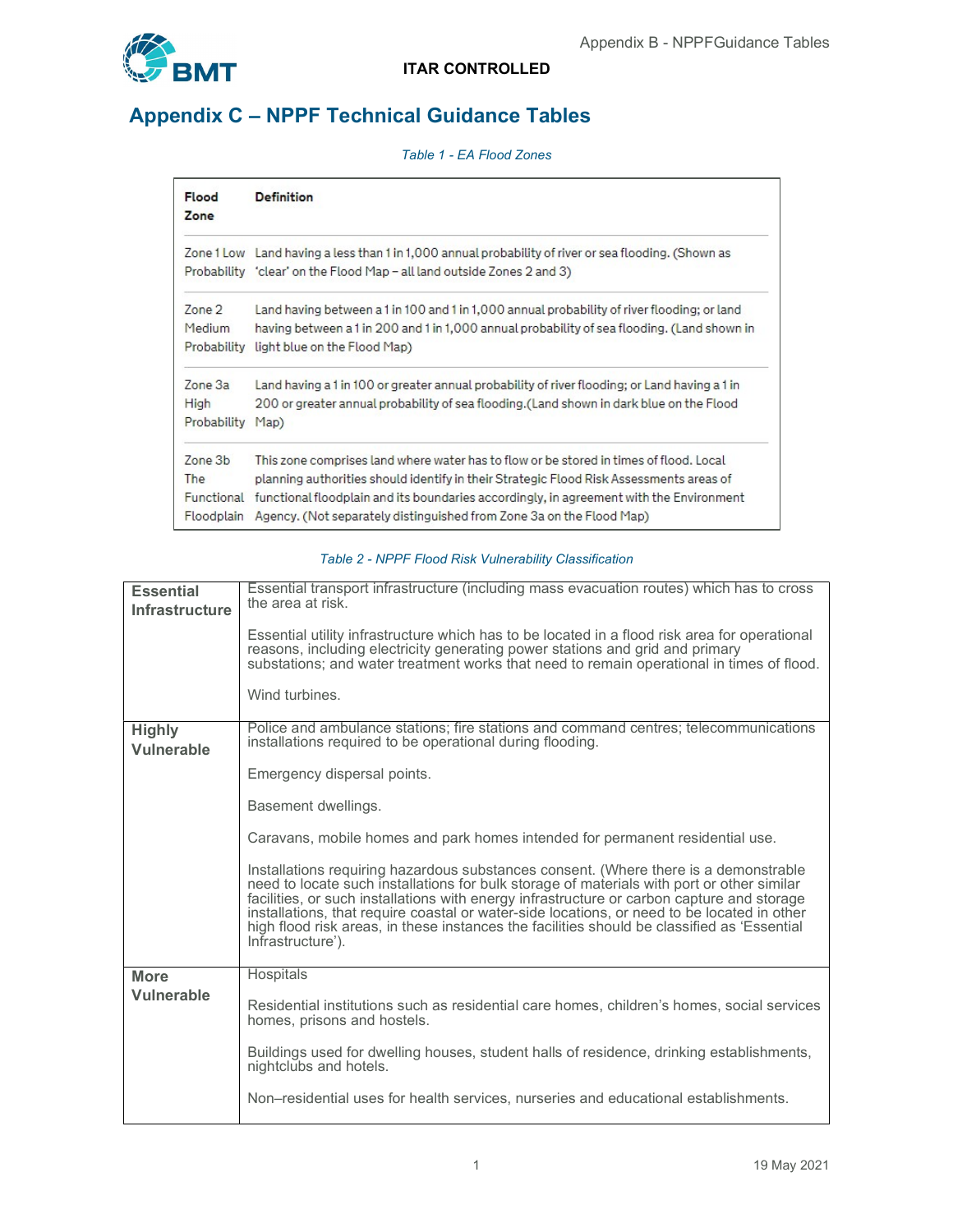

|                                         | Landfill* and sites used for waste management facilities for hazardous waste.                                                                                                                                                                                                       |
|-----------------------------------------|-------------------------------------------------------------------------------------------------------------------------------------------------------------------------------------------------------------------------------------------------------------------------------------|
|                                         | Sites used for holiday or short-let caravans and camping, subject to a specific warning<br>and evacuation plan.                                                                                                                                                                     |
| <b>Less</b><br><b>Vulnerable</b>        | Police, ambulance and fire stations which are not required to be operational during<br>flooding.                                                                                                                                                                                    |
|                                         | Buildings used for shops; financial, professional and other services; restaurants, cafes<br>and hot food takeaways; offices; general industry, storage and distribution; non-<br>residential institutions not included in the 'more vulnerable' class; and assembly and<br>leisure. |
|                                         | Land and buildings used for agriculture and forestry.                                                                                                                                                                                                                               |
|                                         | Waste treatment (except landfill* and hazardous waste facilities).                                                                                                                                                                                                                  |
|                                         | Minerals working and processing (except for sand and gravel working).                                                                                                                                                                                                               |
|                                         | Water treatment works which do not need to remain operational during times of flood.                                                                                                                                                                                                |
|                                         | Sewage treatment works, if adequate measures to control pollution and manage sewage<br>during flooding events are in place.                                                                                                                                                         |
| Water                                   | Flood control infrastructure.                                                                                                                                                                                                                                                       |
| <b>Compatible</b><br><b>Development</b> | Water transmission infrastructure and pumping stations.                                                                                                                                                                                                                             |
|                                         | Sewage transmission infrastructure and pumping stations.                                                                                                                                                                                                                            |
|                                         | Sand and gravel working.                                                                                                                                                                                                                                                            |
|                                         | Docks, marinas and wharves.                                                                                                                                                                                                                                                         |
|                                         | Navigation facilities.                                                                                                                                                                                                                                                              |
|                                         | Ministry of Defence defence installations.                                                                                                                                                                                                                                          |
|                                         | Ship building, repairing and dismantling, dockside fish processing and refrigeration and<br>compatible activities requiring a waterside location.                                                                                                                                   |
|                                         | Water-based recreation (excluding sleeping accommodation).                                                                                                                                                                                                                          |
|                                         | Lifeguard and coastguard stations.                                                                                                                                                                                                                                                  |
|                                         | Amenity open space, nature conservation and biodiversity, outdoor sports and<br>recreation and essential facilities such as changing rooms.                                                                                                                                         |
|                                         | Essential ancillary sleeping or residential accommodation for staff required by uses in<br>this category, subject to a specific warning and evacuation plan.                                                                                                                        |
|                                         |                                                                                                                                                                                                                                                                                     |